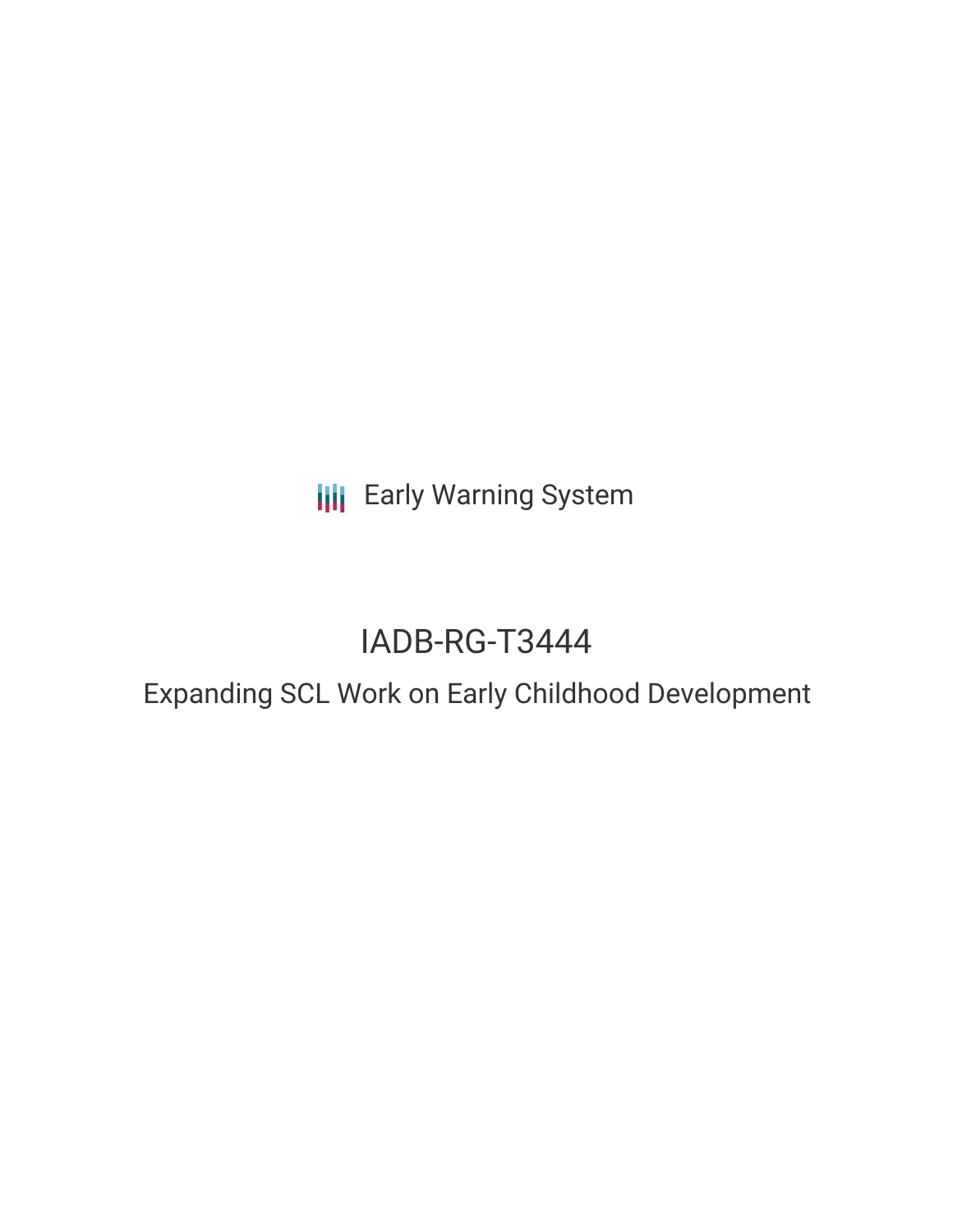

#### **Quick Facts**

| <b>Financial Institutions</b>  | Inter-American Development Bank (IADB)      |
|--------------------------------|---------------------------------------------|
| <b>Status</b>                  | Approved                                    |
| <b>Bank Risk Rating</b>        | С                                           |
| <b>Voting Date</b>             | 2019-06-11                                  |
| <b>Borrower</b>                | Regional                                    |
| <b>Sectors</b>                 | Education and Health, Technical Cooperation |
| <b>Investment Type(s)</b>      | Grant                                       |
| <b>Investment Amount (USD)</b> | $$0.18$ million                             |
| <b>Project Cost (USD)</b>      | $$0.18$ million                             |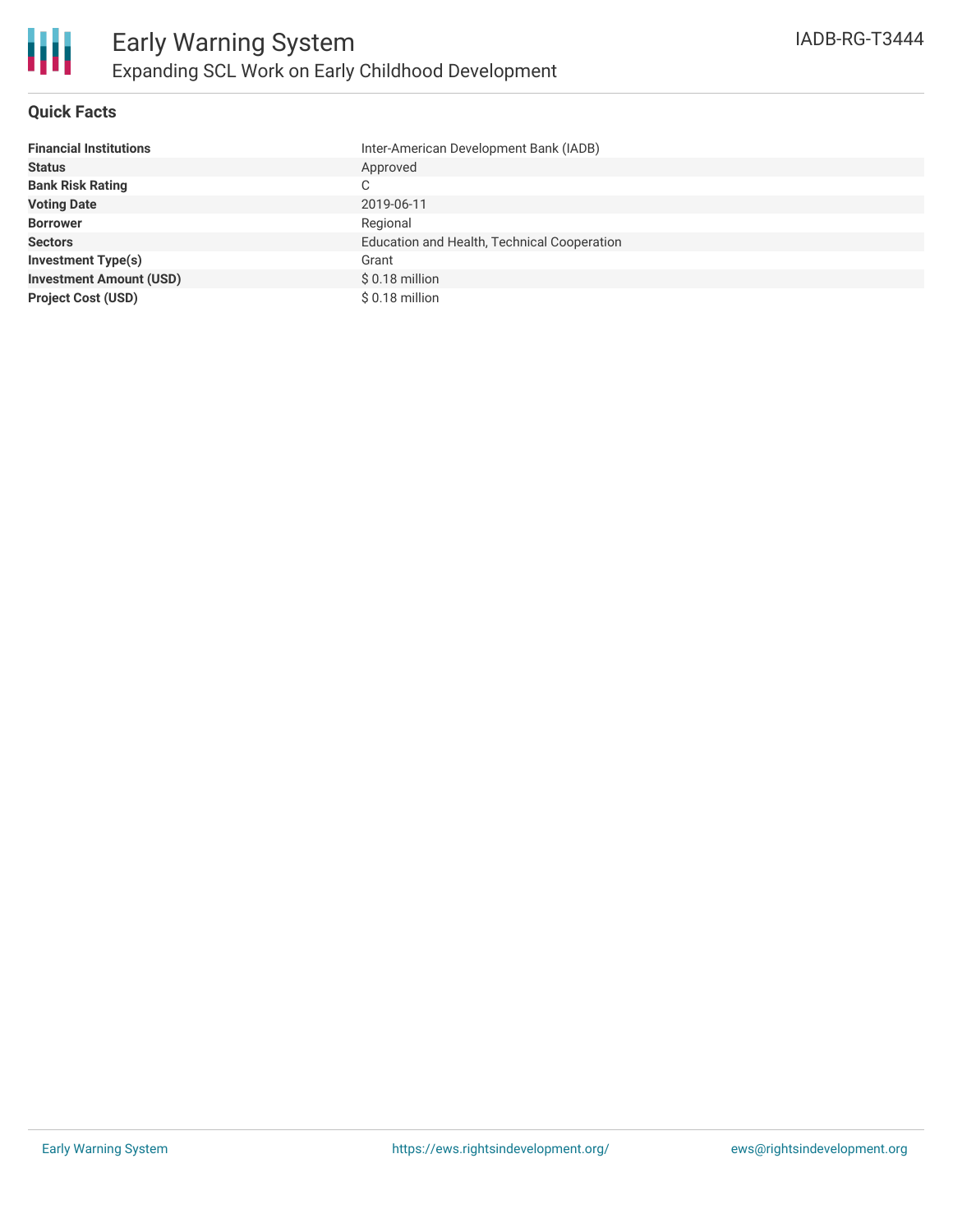

#### **Project Description**

This TC will support the work across SCL divisions on early childhood development with the aim of strengthening the Bank´s portfolio in this area, aligning it to the 2019 Sector Framework Document on Early Childhood Development, and building synergies across Bank´s projects and its knowledge agenda.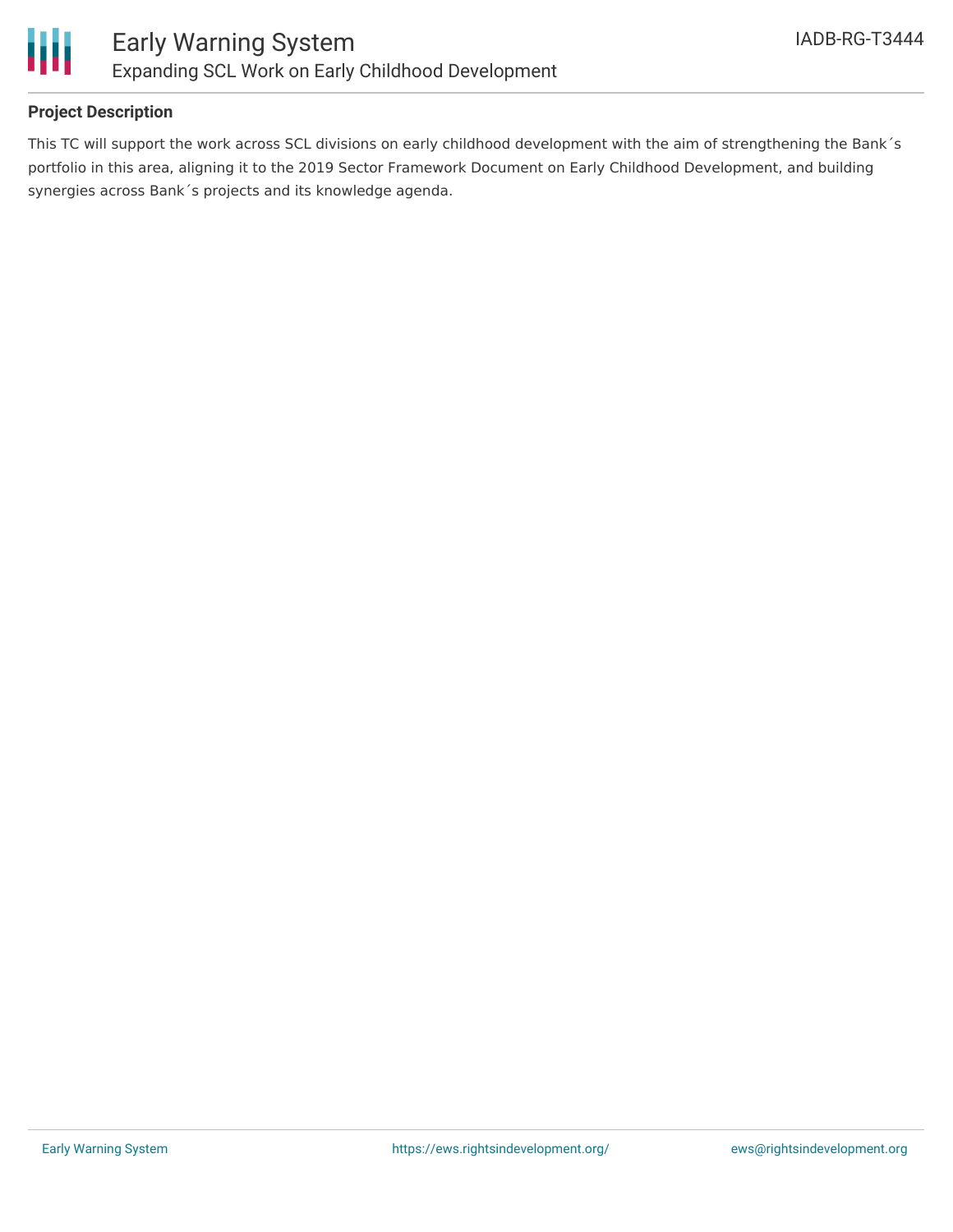

#### **Investment Description**

• Inter-American Development Bank (IADB)

Ordinary Capital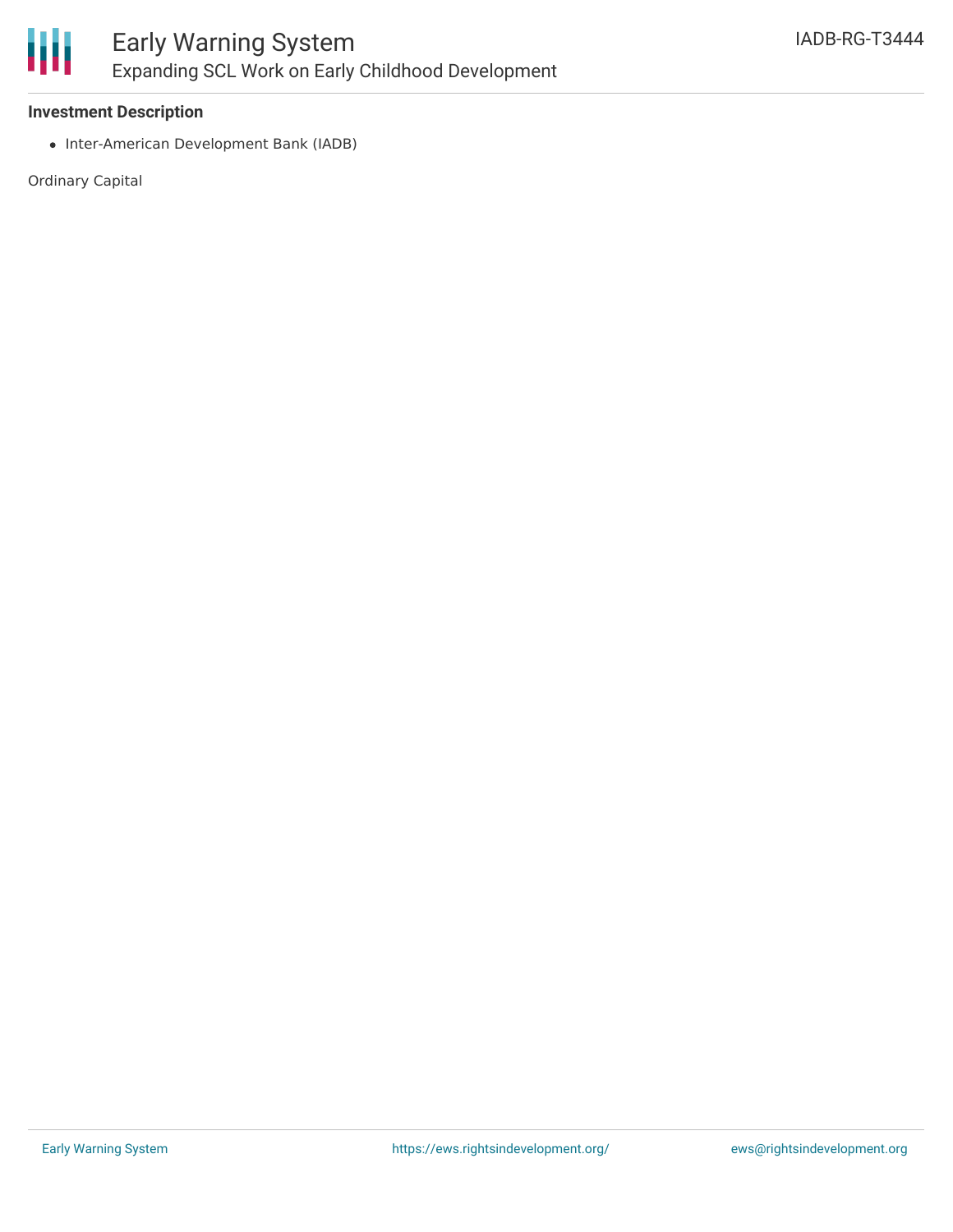

#### **Contact Information**

#### ACCOUNTABILITY MECHANISM OF IADB

The Independent Consultation and Investigation Mechanism (MICI) is the independent complaint mechanism and fact-finding body for people who have been or are likely to be adversely affected by an Inter-American Development Bank (IDB) or Inter-American Investment Corporation (IIC)-funded project. If you submit a complaint to MICI, they may assist you in addressing the problems you raised through a dispute-resolution process with those implementing the project and/or through an investigation to assess whether the IDB or IIC is following its own policies for preventing or mitigating harm to people or the environment. You can submit a complaint by sending an email to MICI@iadb.org. You can learn more about the MICI and how to file a complaint at http://www.iadb.org/en/mici/mici,1752.html (in English) or http://www.iadb.org/es/mici/mici,1752.html (Spanish).